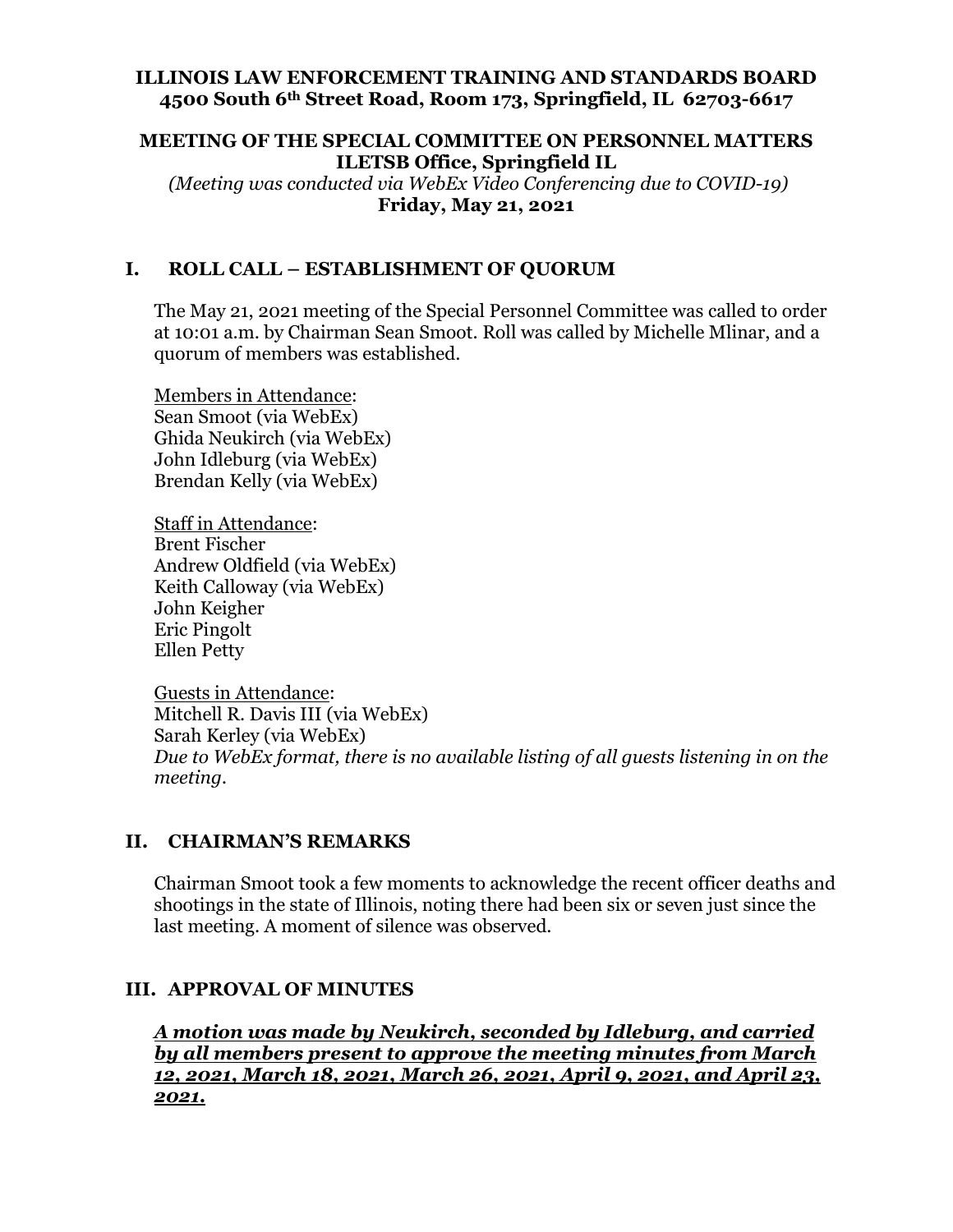# **IV. STATUS OF REMAINING "RED DOT" POSITIONS**

Ellen Petty went through each item listed and the updated status is listed at the end in italics:

- *1.* Systems Administrator ISA II Re-posted Closes 5/31/21 *Completed the first round and no one qualified*
- 2. Network Administrator ISA II Promotional Apps at Examining
- 3. Field Investigator Police Training Specialist External Apps at Examining
- 4. Mandated Training Manager PSA Opt 7 Pending CMS Approval *Preparing to Post*
- *5.* Chief Fiscal Officer SPSA Opt 2 Pending CMS Approval *Received CMS approval sent to CSC*
- *6.* Assoc. Director of Info Svcs SPSA Opt 3 Pending CMS Approval *Received CMS approval sent to CSC*
- *7.* Deputy Director of Training SPSA Opt 1 Pending CMS Approval *Received CMS approval sent to CSC*
- *8.* Assistant to Legal Counsel Admin Asst Preparing to Post *Waiting on final approval*
- *9.* Cert Specialist Exec I Preparing to Post *Waiting on final approval*
- 10. Cert Specialist Exec II (Lead Worker)– Preparing to Post *Waiting on final approval*
- 11. FOIA/Records Officer PSA Preparing to Post *Waiting on final approval*

# **V. PRIORITY OF "ORANGE DOT" POSITIONS**

Ellen Petty read through each item listed. These are in order of priority, to fill the lead worker positions first then have them in place to hire support staff.

- 1. Field Investigator Police Officer III (Lead Worker) To be developed
- 2. Hearing Officer/Prosecutor PSA Opt 8L  $4d_5$  (Lead Worker) To be developed
- 3. Cert Specialist Executive I Prepared & Ready to Post
- 4. Field Investigator Police Officer II To be developed
- 5. Curriculum Legal Specialist PSA Opt 8L 4d5 To be developed
- 6. Accountant/GATA Officer Exec I To be clarified
- 7. Internal Tech Support Specialist ISS I Opt N To be developed
- 8. Assistant to HR Manager Human Resources Associate To be developed
- 9. Internal Auditor & Procurement Exec I To be developed
- 10. Confidential Secretary Private Secretary II (4d1 Cook Co.) Ready to Appoint

Neukirch complimented the staff on the incredible amount of work being done to make this happen. She also asked if the Board or the State has onboarding procedures in place for all the new hires. Petty responded that our internal onboarding package had been significantly increased recently and CMS has a procedure and timeline in place for evaluations (2 months, 3.5 months, 5 months, 1 year, and then annually).